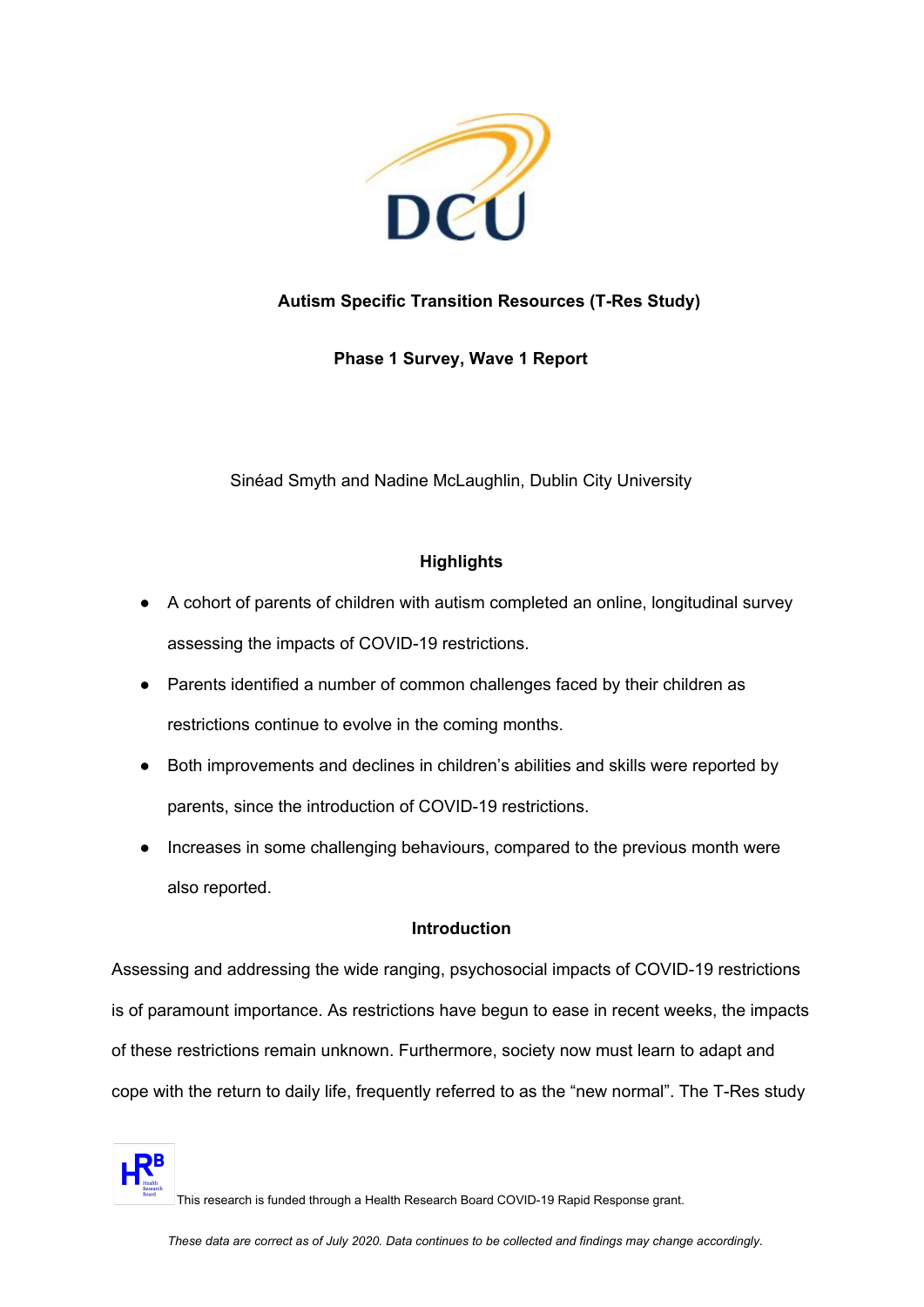aims to focus on assessing the impacts of COVID-19 restrictions on children and young people with autism and their families, alongside new and ongoing challenges they may face as restrictions continue to ease. Using the data collected in relation to these challenges, an online resource toolkit will be developed and freely available for parents, children and educators alike, to further support individuals in the immediate and long term future.

The current report is an executive summary of the data regarding challenges, skills and abilities. It is being circulated at this early juncture to inform stakeholders and feed into the development of resources and preparation of materials in advance of the new school year. Future documents will present data on areas such as parental and child wellbeing, future waves of the online survey and results of a consultation process with professionals and experts by experience.

#### **Aims**

The aim of Phase 1 of this study was to assess and gain further insights into the immediate and anticipated challenges faced by families, children and young people with autism, as a result of both the COVID-19 restrictions and subsequent easing of restrictions in recent weeks.

#### **Method**

#### **Participants**

Parents of child(ren) with autism and young people with autism (up to the age of 18 years) were invited to take part in Phase 1 of the study, which consisted of wave 1 of a longitudinal, anonymous, online survey. Participants consisted of  $N = 107$  parents of child(ren) with autism (age *M* = 43.17, range 26 -100), who responded with respect to 119 children aged 18 and under. Of the 107 parents surveyed, 11.21% provided data separately for two children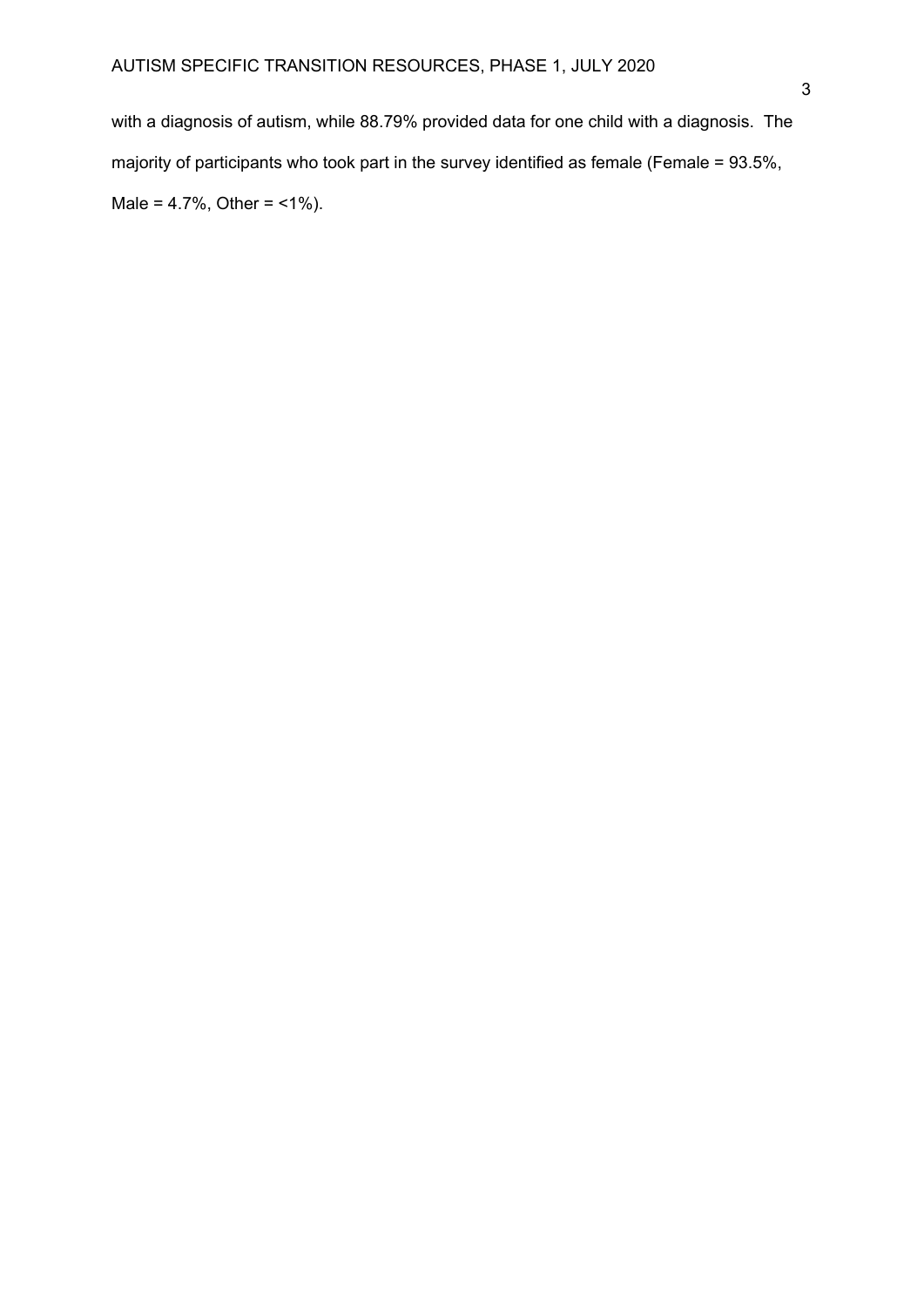#### **Measures**

Parents were asked to complete a number of demographic questions and questions related to their (and their child's) experiences, since the introduction of the COVID-19 restrictions and subsequent easing of restrictions in recent weeks. Some of these questions included predicted and current challenges faced by their child(ren) due to COVID-19 restrictions, resources and/or strategies parents found helpful during the restrictions and decline and/or improvements parents observed in their child's abilities/skills in recent months. In addition to this, parents completed a measure of challenging behaviour displayed in the month previous, using Autism-Related Behaviour Scale.

Additional measures were completed in relation to parental stress levels (Parenting Stress Index, deSilva & Schalock, 2012) and their child's level of anxiety using the Anxiety Scale for children with autism spectrum disorder (ASC-ASD) (Rodgers, Wigham, McConachie, Freeman, Honey & Parr, 2016). In instances where participant's child(ren), were aged 8 or above, verbal and consented to take part, they were invited to complete the Anxiety Scale for children (ASC-ASD) to assess their own anxiety levels. In instances where this was not possible, a parent was instructed to complete the anxiety scale on behalf of their child.

For the purpose of this report, findings on challenges, changes in abilities and skills and challenging behaviour will be presented and discussed. Additional measures assessing parental stress, anxiety levels and other COVID-19 related demographics will be presented at a later stage as part of the longitudinal design of this study.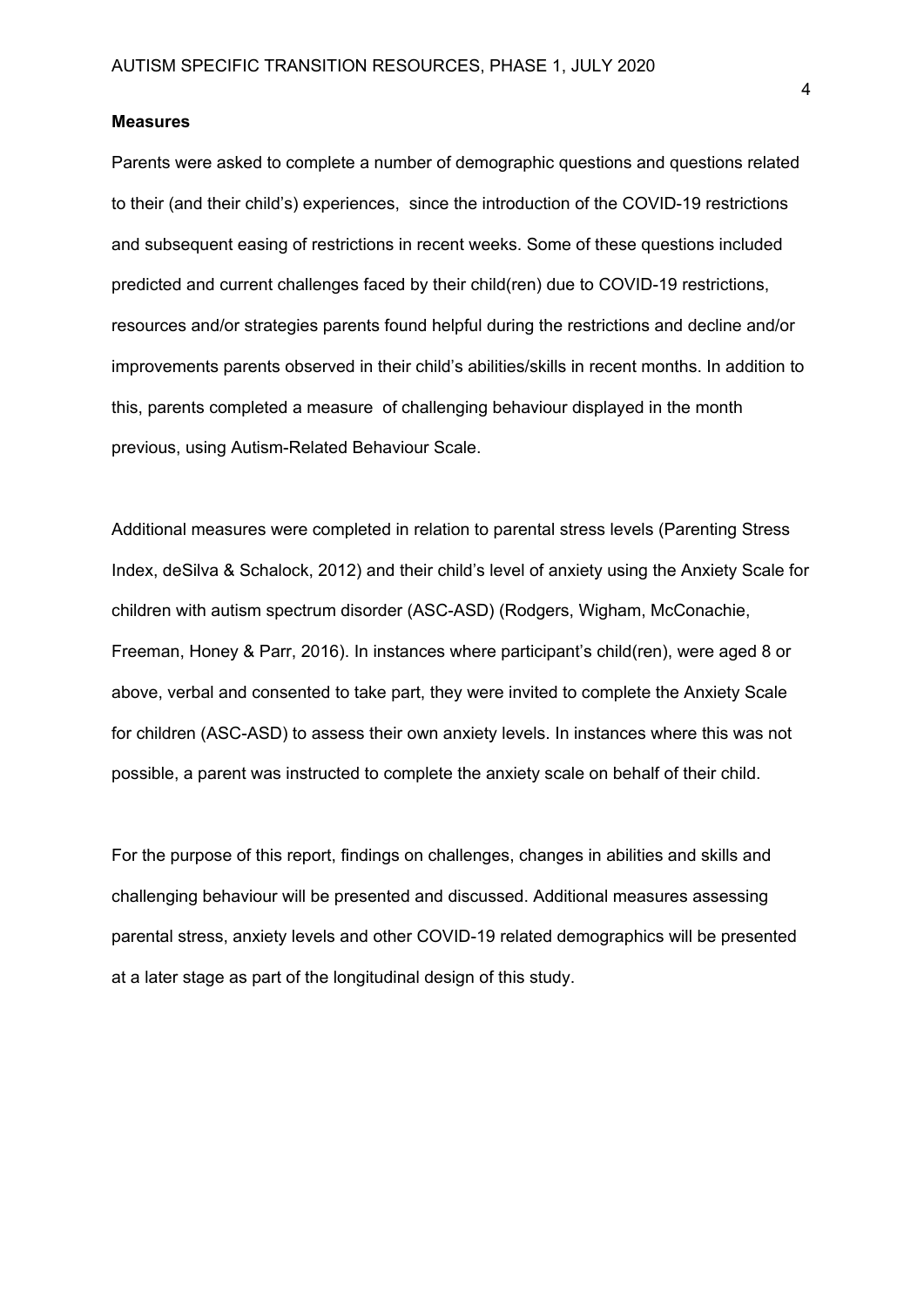#### **Findings**

Both quantitative and qualitative methods were used to analyse the data collected through Wave 1 of the online survey. Descriptive and frequency analyses was conducted using SPSS program. Content analysis was used to analyse qualitative data provided by participants in relation to challenges and improvements/decline in skills and abilities.

#### **Challenges**

Parents overwhelmingly reported that 74% of child(ren) would be faced with unique challenges in the coming weeks and months (See Figure 1). To assess the types of challenges parent's envisaged, we conducted content analysis on responses provided and identified a number of commonly reported challenges (See Table 1).



Do you envisage challenges for your child(ren) in the coming

*Figure 1.* The % of children for whom parents anticipate challenges as the COVID-19 restrictions are lifted.

Parents reported that 22.7% of child(ren) may be faced with difficulties in relation to their social skills, typically due to the lack of social interactions experienced by children in recent months. The potential return to school in September was also identified as a challenge for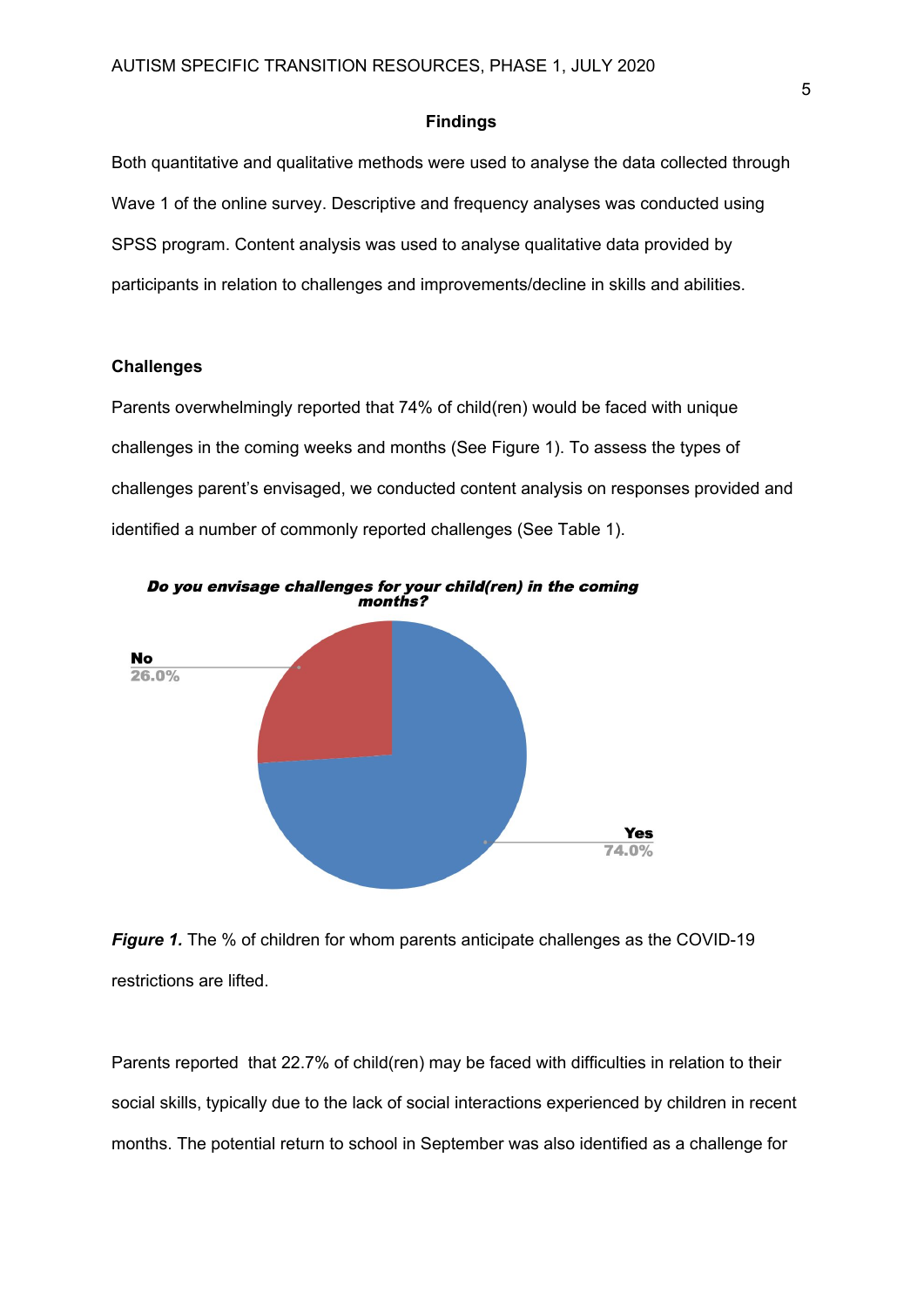17% of children in the coming months. Parents also identified challenges in relation to their children leaving the house in general (due to anxiety) (15.9%), particularly in recent weeks as restrictions have begun to ease. Similarly, 15.9% of children have displayed challenges returning to public places (e.g shops, barbers). Specifically in relation to COVID-19 restrictions, a number of parents identified the challenge for their child(ren) in understanding and adhering to the social distancing and public health guidelines/rules, particularly when out in public places (26.13%) (See Table 1). This also included issues with understanding why certain spaces, activities remain closed and conflicting expectations that things have returned to "normal".

**Table 1. Content analysis of text responses to a question asking about the types of challenges anticipated found the following were the main difficulties expected. Figures reported below are a % of those that anticipated each category of challenge (n = 88).**

| <b>Category of challenge</b>                                                  | % of children |
|-------------------------------------------------------------------------------|---------------|
| Social skills difficulties                                                    | 22.7          |
| Return to school                                                              | 17            |
| Leaving the house                                                             | 15.9          |
| Going to public places                                                        | 15.9          |
| Understanding and adhering to social<br>distancing & public health guidelines | 26.13         |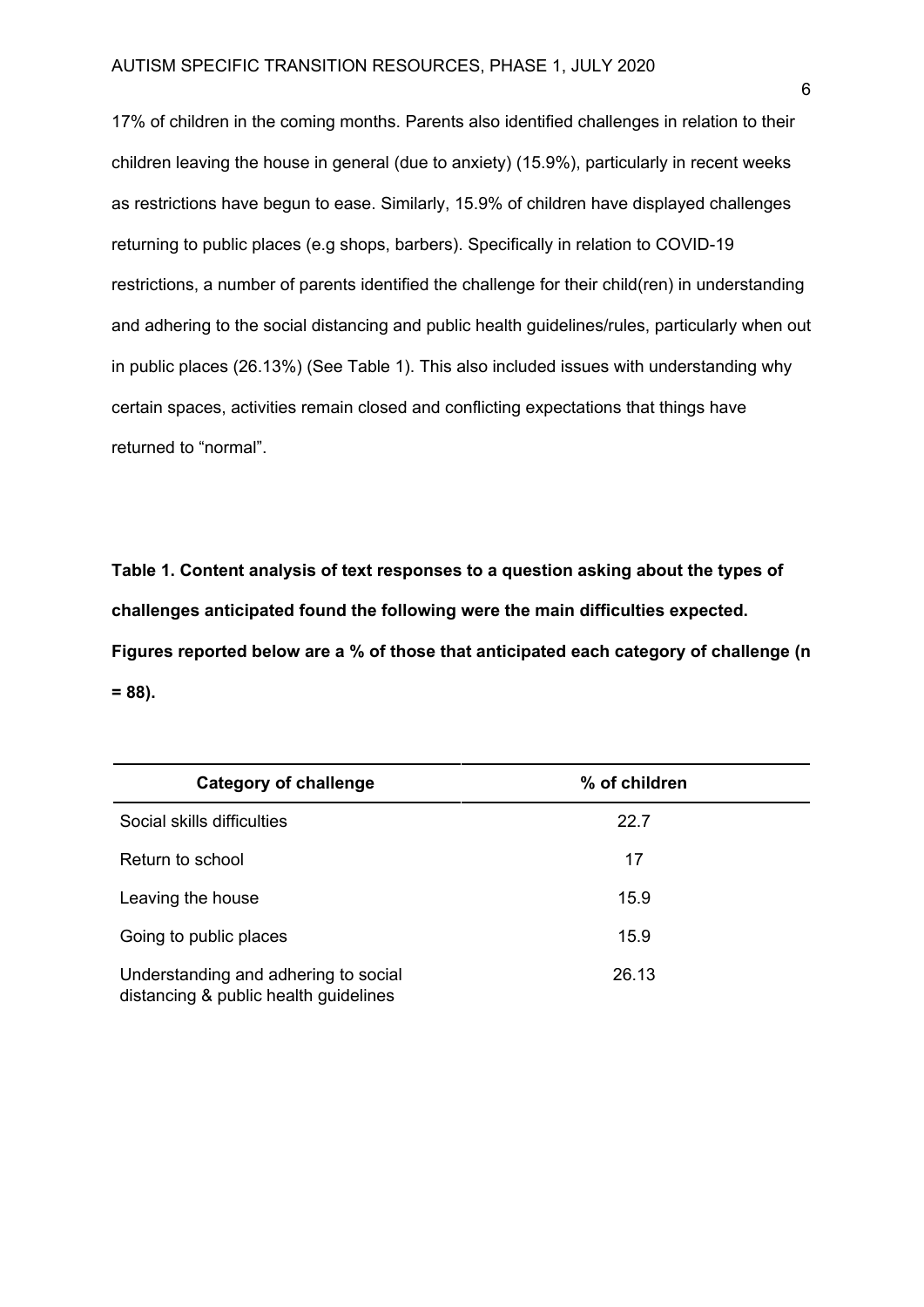#### **Abilities & Skills**

Parents were asked if they had observed any changes in their child(ren)'s skills and abilities. An overall decline in skills and abilities was reported for 61.3% of children. Improvements in skills and abilities was reported for 29.4% of children, while no change in abilities and skills was observed in 9.2% of children Content analysis was conducted on the types of declines and improvements most frequently reported by parents. (See Table 2 & 3).

When asked to give details of the changes in skills and abilities noted, it was reported that the ability to self regulate emotions declined in 34.24% of children in recent months. This included examples such as, decline in "emotional skills", "over reactions, "self regulation...much harder". In keeping with the anticipated challenges identified, parents reported social skills declined for 32.87% of children. Decline in motivation to engage in activities (including school work) was observed in 17.8% of children. Finally, a decline in academic skills, across areas such as mathematics, reading and writing, was observed in 13.69% of children (See Table 2).

**Table 2. Content analysis of text responses to a question asking about the types of skills and abilities observed to have declined. Figures below are a % of those that an overall decline was observed in each category of ability/skill (n = 73).**

| <b>Ability/Skill</b>        | % of children |
|-----------------------------|---------------|
| Emotional & Self regulation | 34.24         |
| Social skills               | 32.87         |
| Motivation                  | 17.8          |
| Academics                   | 13.69         |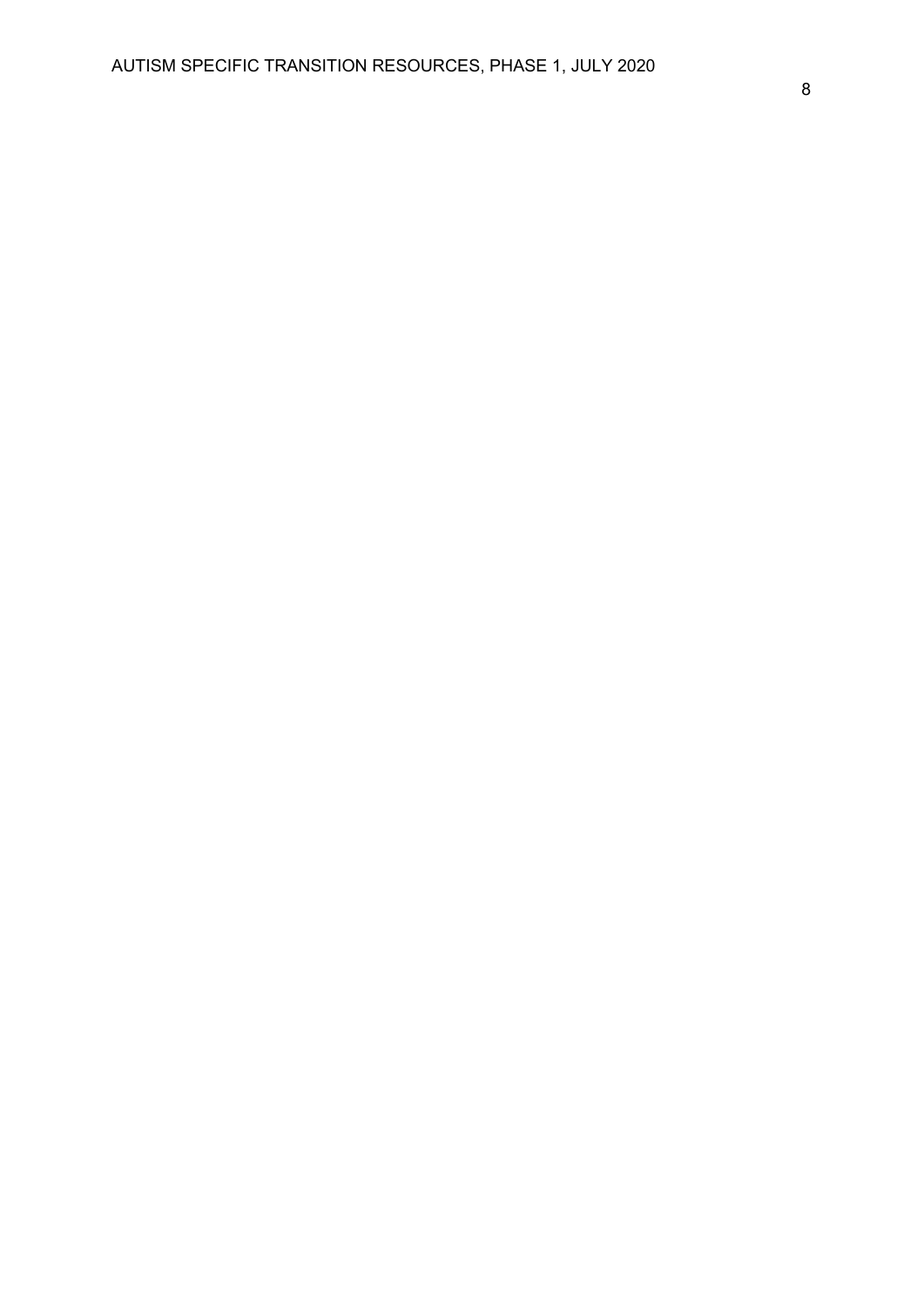While a decline in skills and abilities was most frequently reported, an improvement in abilities and skills was reported for 29.4% of children. Daily living skills were the most highly reported skills to improve in recent months (28.57% of children). This included abilities to complete tasks such household chores and food preparation. Improvements in communication and academic skills were also equally observed in 20% of children. (See Table 3 below).

**Table 3. Content analysis of text responses to a question asking about the types of skills and abilities observed to have improved. Figures below represent a % of those that overall improvement was observed in each category of ability/skill (n = 35).**

| <b>Ability/Skill</b> | % of children |
|----------------------|---------------|
| Daily living skills  | 28.57         |
| Academic skills      | 20            |
| Communication        | 20            |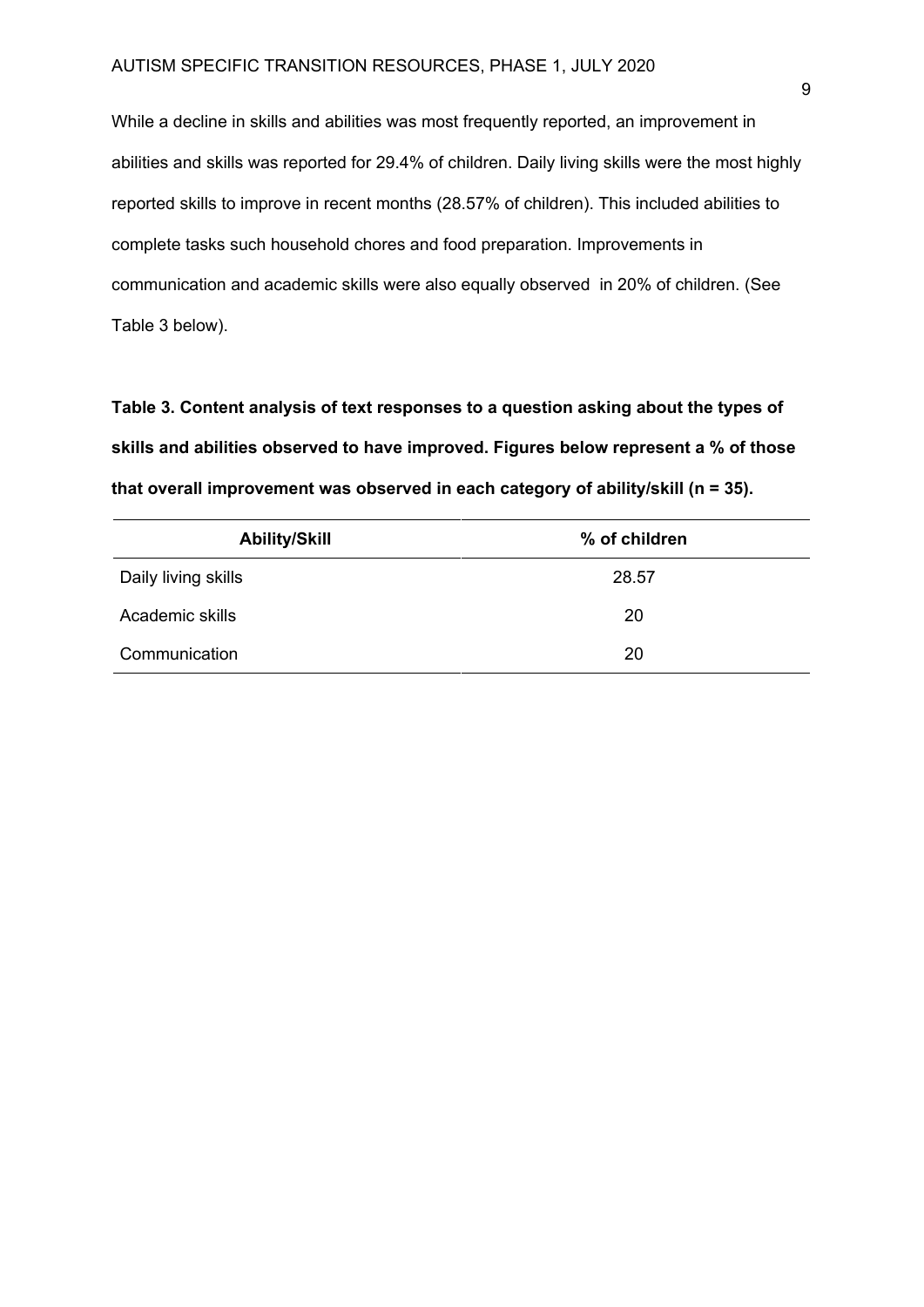### **Challenging Behaviour**

Parents completed a series of questions specific to behaviours, exhibited by their child(ren) in the past month. Behaviours exhibited by children "frequently" included; repetitive behaviour (48.7% of children), rigid (routine type) behaviours (37.81% of children) and verbal protests (37.81% of children). Acting out (towards others) was also frequently reported for 26.05% of children (See Figure 2 below).



*Figure 2. The frequency of challenging behaviour exhibited over the previous month.*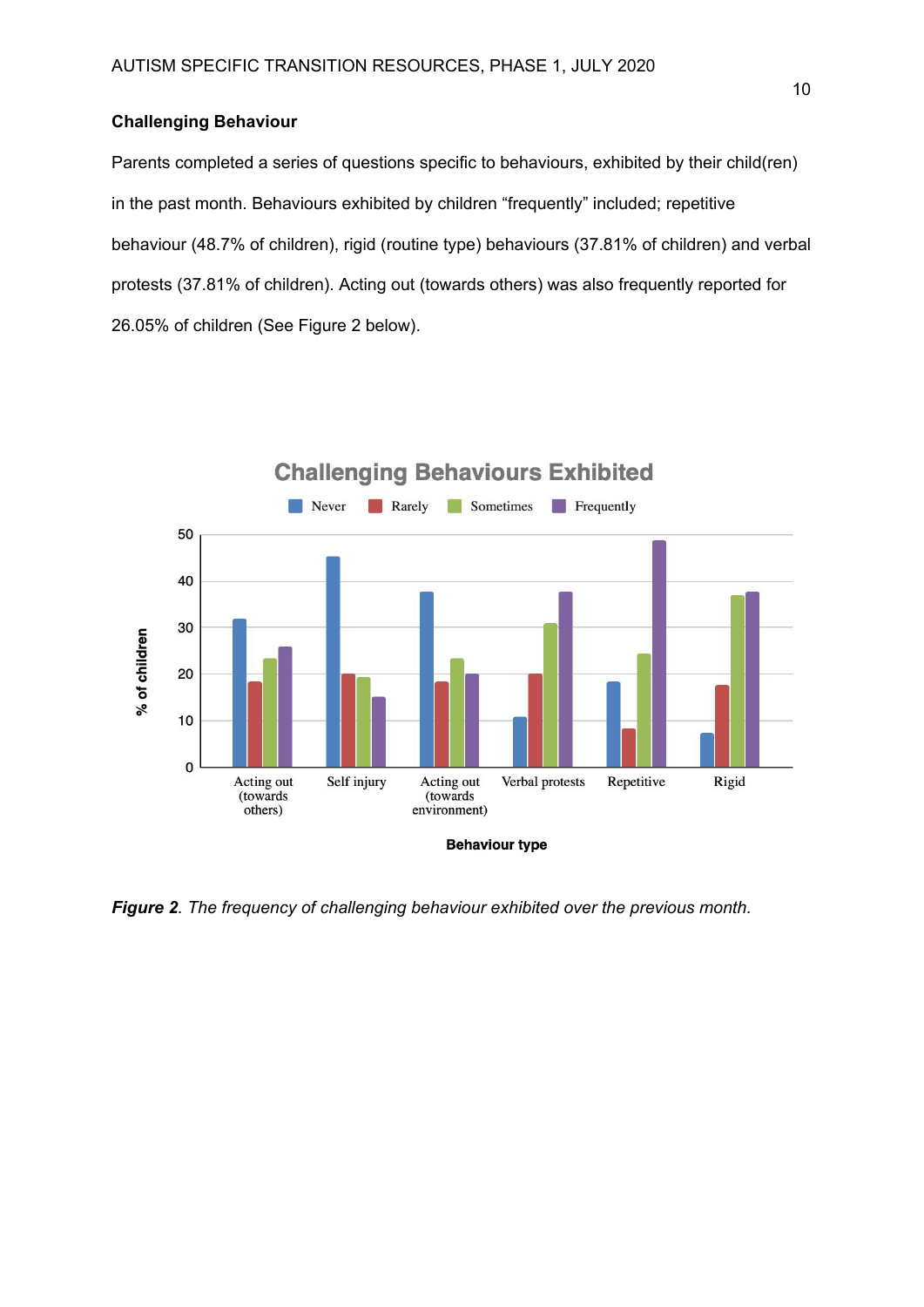Parents were also asked if occurrences of these behaviours were higher, lower or the same in the past month. Parents reported that verbal protests and repetitive behaviours were higher in the past month for 53.78% of children each. This was followed by higher instances in rigid behaviours (52.94% of children) and acting out (towards others) (39.49% of children) (See Figure 3 below). Parents reported that 8.4% of children exhibited lower instances of acting out (towards others). Similarly, acting out (towards the environment), displayed lower instances in 7.5% of children.



*Figure 3: Challenging behaviours reported to have increased in past month*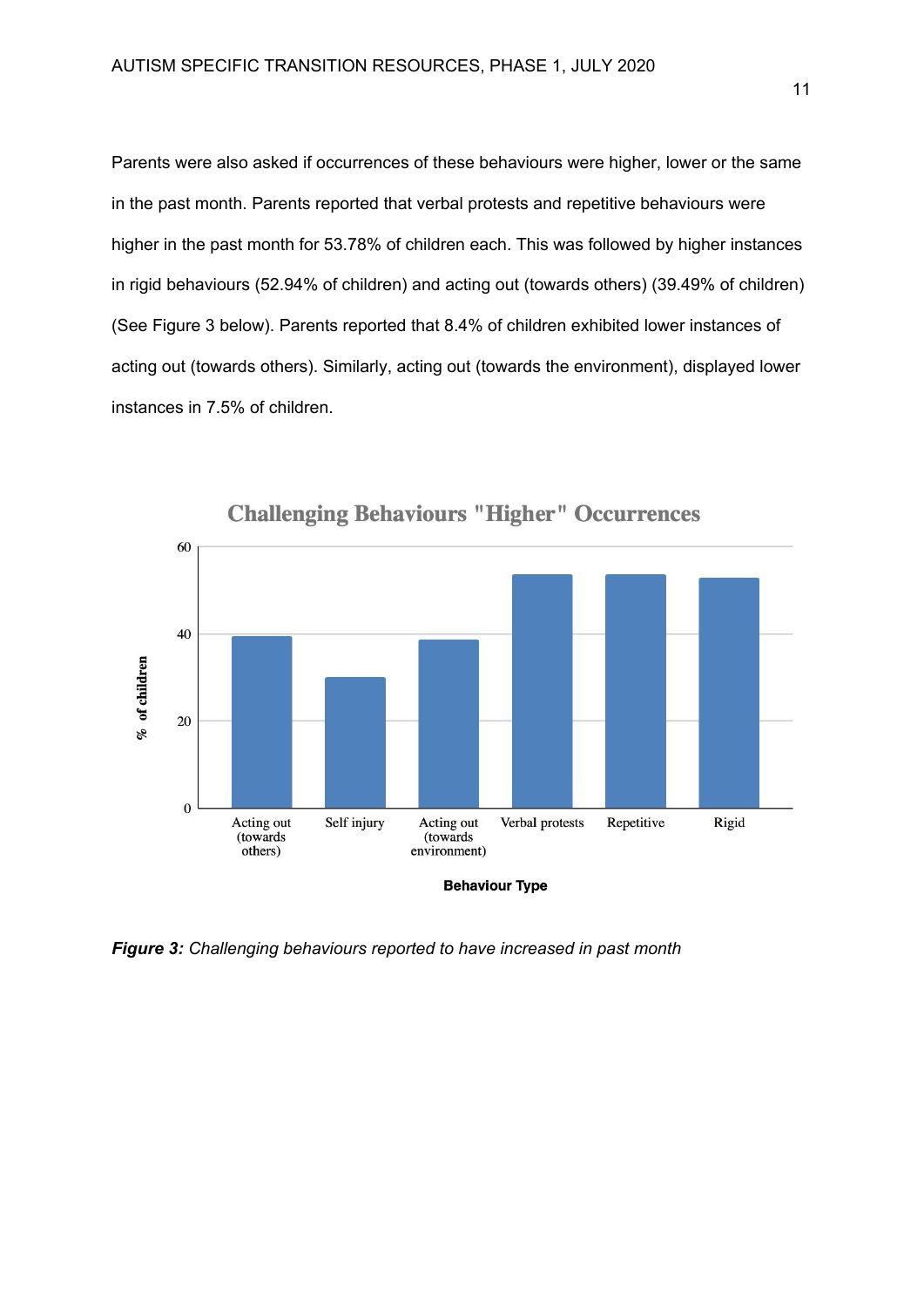#### **Conclusion**

Wave 1 of the longitudinal, online survey aimed to investigate the impacts of COVID-19 restrictions and the subsequent easing of these restrictions, on children with autism and their families. Findings suggest a number of current and anticipated challenges faced by children and their families in the coming months.

As a result of widespread school closures in March 2020, parents are concerned with the challenges associated with returning to school in August/September. Responses suggest heightened anxiety among children, difficulty transitioning and returning to the school routine, as possible challenges faced by children in the coming months. Specifically in relation to the changes posed by COVID-19 and return to daily life, parents identified understanding and adherence to public safety guidelines as a challenge for their children in recent weeks. This included issues relating to adhering to the two metre social distancing rule, wearing masks in public spaces and tolerating ques and wait times at shops. Relatedly, parents reported difficulties in their children leaving the house generally, due to their confinement to the house in recent months. Difficulties displayed by children also extended to attending public spaces such as shops and barbers, with parents reporting anxiety in children due to issues such as, increased number of people, noise levels and fear of catching the virus.

In addition to these challenges, parents also reported an increase in challenging behaviours, particularly behaviours such as verbal protests, repetitive and rigid (routine type) behaviours. Furthermore, the majority of parents reported an overall decline in their children's skills and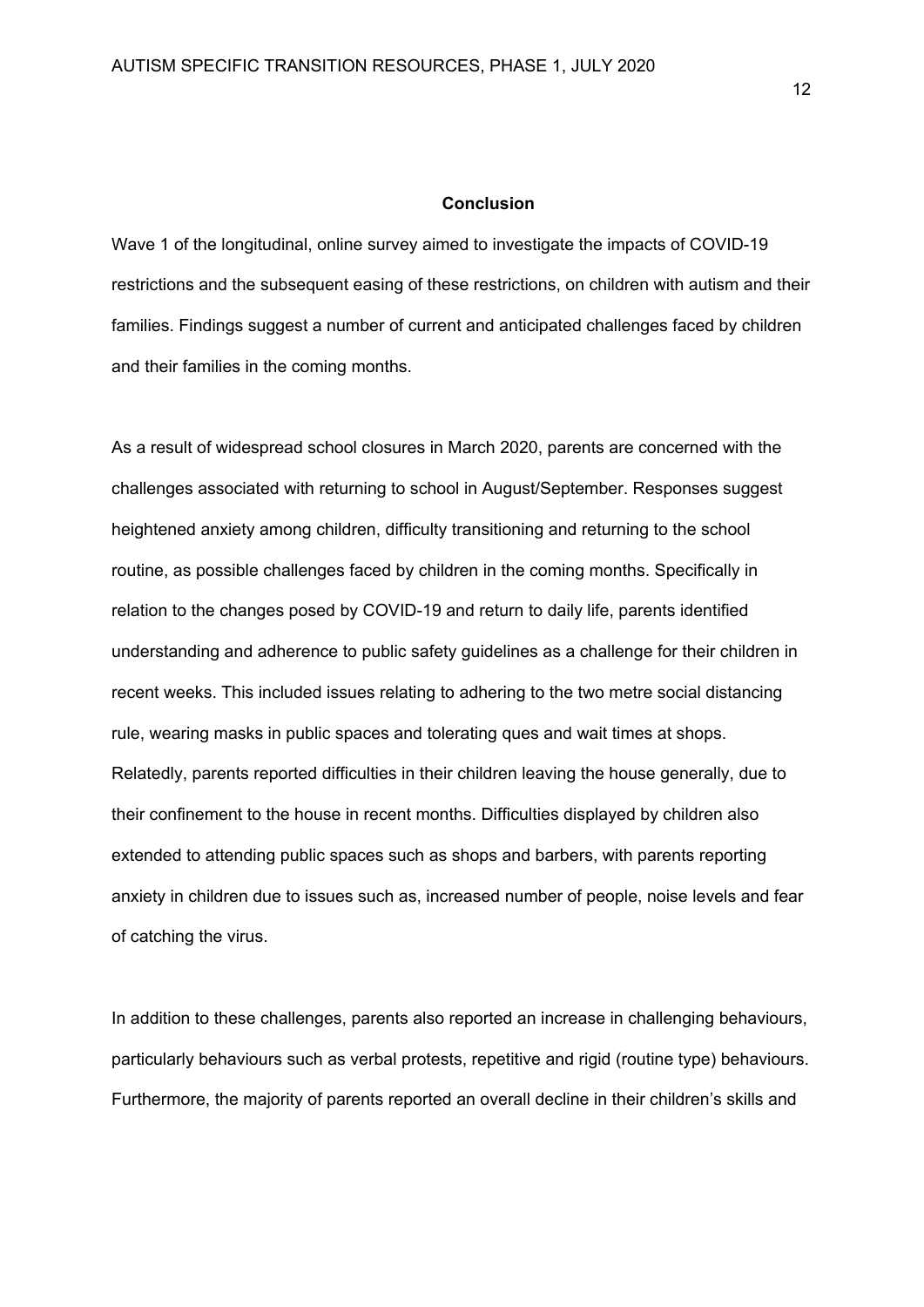abilities, across a range of areas including emotion regulation, social skills, motivation and academics.

It is clear from the preliminary findings in this longitudinal survey, that children and their parents are experiencing a multitude of unique challenges, as a result of the COVID-19 restrictions and the subsequent easing of these restrictions in recent weeks. It is also noted that these findings reflect children and young people of various age ranges and abilities (e.g. verbal and non-verbal), therefore, indicating a diversity in needs. Taking these factors in combination, it is evident that needs based, freely available resources would be of benefit to families, children and their educators as they continue to navigate through the uncertainty of the coming weeks and months.